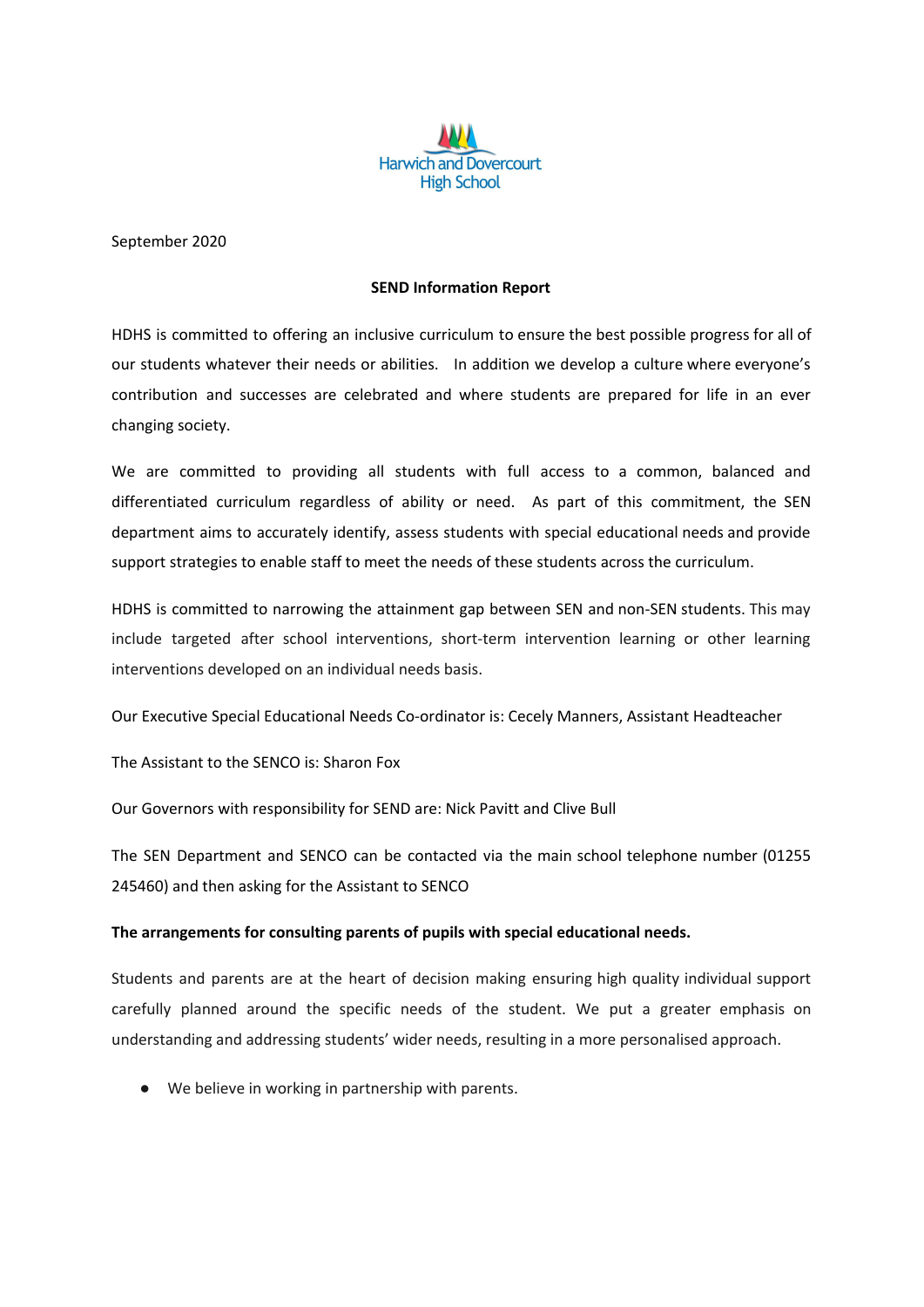- Members of our SEN team and pastoral staff will liaise and support you and your child whilst attending HDHS.
- The SENCO oversees all support and progress of any child requiring additional SEN support across the school.
- The class teacher will differentiate and personalise work to meet the needs of the child and ensure progress in being made. You will have a chance to meet your child's class teacher during parent evening.
- Student progress will be reviewed termly by Year teams / SENCO in collaboration with parents and students.
- We also offer meetings to agree transition arrangements and support

# **The arrangements for consulting students with special educational needs.**

- **●** Students will be fully involved when compiling their One Plan and Pupil Passport.
- **●** Students will be involved in reviewing their progress, targets and support strategies in place. Students will actively contribute to agreeing learning outcomes.
- **●** The SEN and pastoral teams will support your child in school
- **●** We also make sure we regularly garner student voice.

# **Identification of students with SEN**

Children are identified as having SEND when they have a significantly greater difficulty in learning than the majority of children the same age or have a disability which prevents or hinders them from making use of education facilities of a kind generally provided for children of the same age in schools within the area of the Local Authority (SEND Code of Practice 2014).

Students with SEND will have learning difficulties that fit into one of the four broad areas of need: Communication and Interaction; Cognition and Learning; Social, Emotional and Mental Health difficulties and Sensory or Physical difficulties.

HDHS identify students as having an SEN need through a variety of ways which may include some or all of the following:

- Liaison with previous school
- Child performing below age related expected attainment / progress
- Concerns raised by parent
- Concerns raised by teacher / pastoral team
- Liaison with external agencies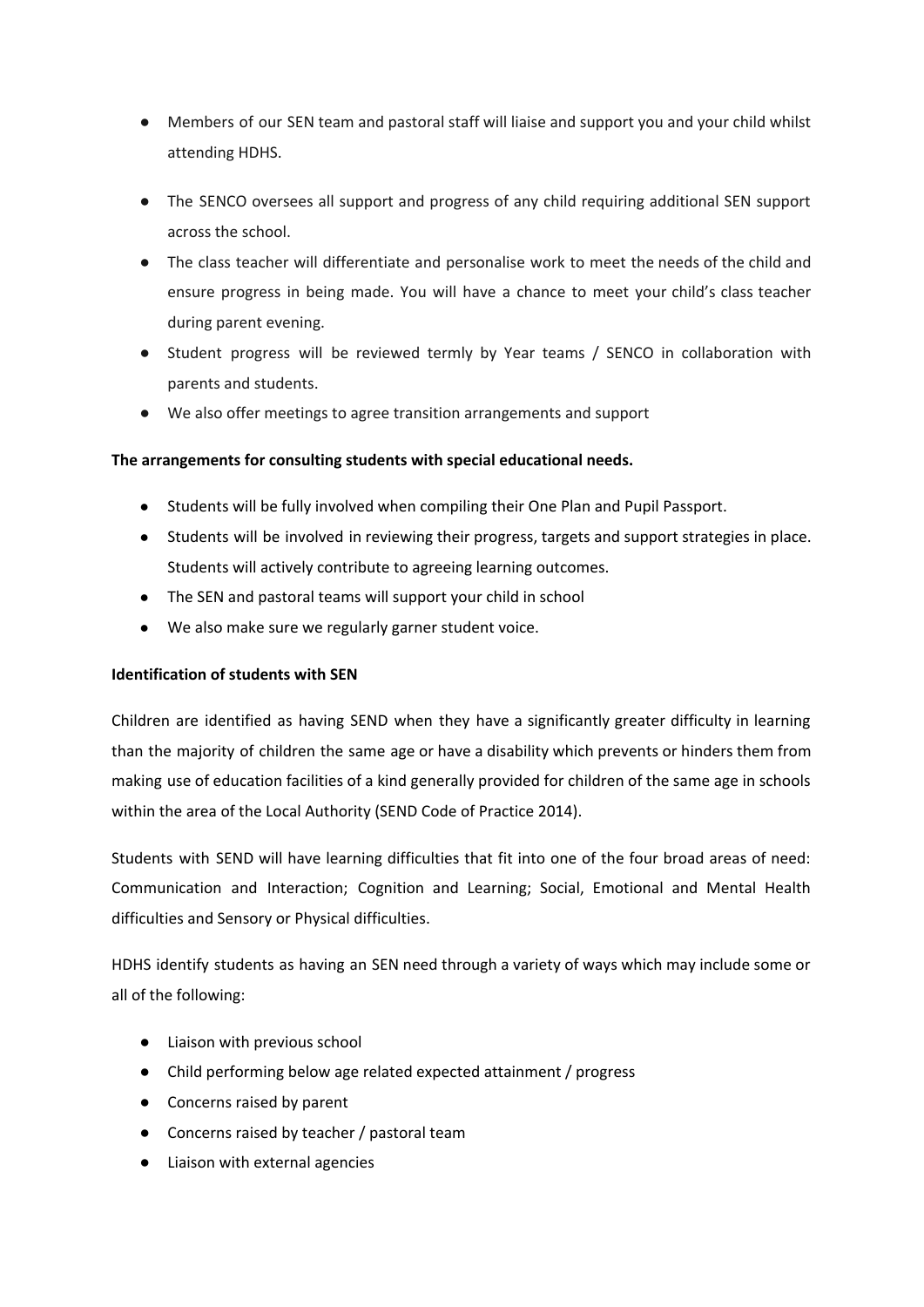- Health diagnosis
- SENCO / Senior Teaching Assistant to observe pupil in subject area and suggested strategies then implemented by class teacher and reviewed after next assessment date.

Our class teachers, Heads of Department and Heads of Year closely monitor the progress and attainment of all students, including those who have or may have SEND. The continuous monitoring of students during their time at HDHS will further identify pupils with a special educational need. This identification may come from tutors, subject teachers, support colleagues, pastoral staff, outside agencies, parents/carers or the pupils themselves.

## **How to raise a concern**

- Talk to us contact your child's class teacher, pastoral team or SENCO
- If you feel your child may have special educational needs or a disability speak to your child's teachers in the first instance.

## **How we create an individual SEN plan**

The aim of our provision is to identify and assess the SEN and to plan the provision needed for each young person to achieve his or her best at HDHS.

**Some young people with SEN may need extra support to achieve their learning potential.** If this is the case then this is what we will do. We will arrange a meeting with the young person and their parents/carers to talk about what is needed to put together a 'One Plan'. Before the plan can be drawn up we will need to gather information that may include:

- The young person's views and what he or she wants to achieve on their learning journey through school
- The views of the parents and what they would like to see as an outcome from their child's time at school
- A school based learning assessment.
- Current and expected levels of attainment / progress.

We will meet again and look at all this information and then, **together**, a 'One Plan' will be drawn up. The One Plan will include outcomes, so everyone at the meeting will have something to do to help the young person on their learning journey. We will set a review date in the meeting. This will give us time to work together to achieve the agreed outcomes.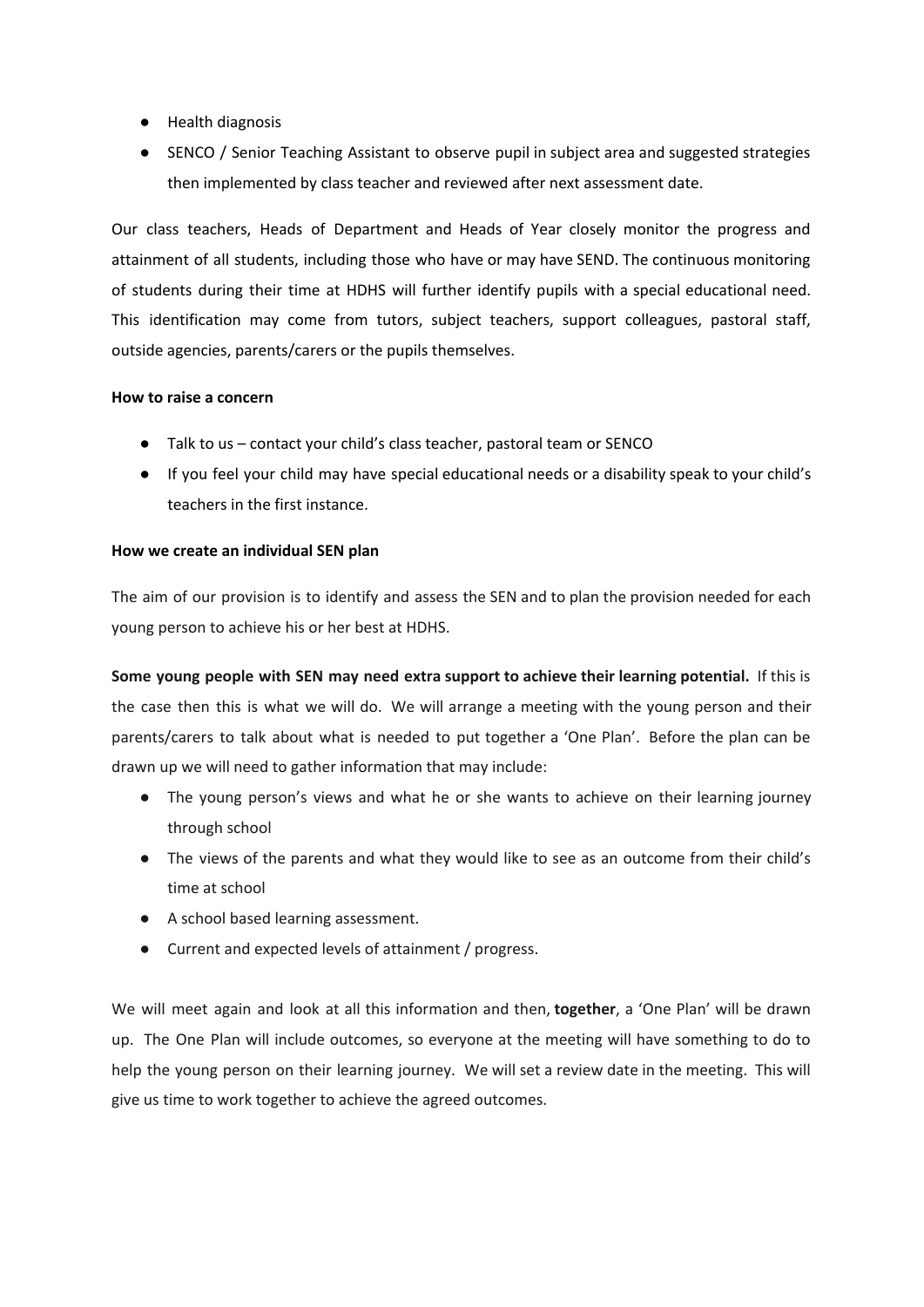**Some young people with SEN may need support from professionals outside of the school setting** to achieve a successful learning journey. If this is the case then those views will be considered in drawing up a One Plan. This could include:

- Parents seeking medical advice about the young person.
- School requesting specialist team input i.e. Counsellors, Positive Psychologist, Educational Psychologist, Speech & Language involvement with the young person.

This will mean there may be more people at the planning meeting, but everybody will have something to do to help the young person be successful on their learning journey.

Using One Plans we are able to develop Pupil Passports to help families who have asked for our help to support their child because he or she is failing to make good learning progress. There are many reasons why this may be happening and we are able to offer advice or support to the family depending on their needs. This has been very successful.

#### **Graduated Response**

HDHS utilises the Graduated Response which is used to support the 'One-Plan' environment. The graduated response is a process where all provision and intervention that are used for a child with SEN follows an Assess, Plan, Do and Review cycle. This ensures appropriate early intervention targeted at student outcomes which is reviewed rigorously and regularly to ensure maximum impact.



The graduated response recognises that all children/young people learn in different ways and can have different types and levels of special educational needs. The graduated response means that step by step more support and expertise can be brought in to help the school support the difficulties a child or young person may be experiencing.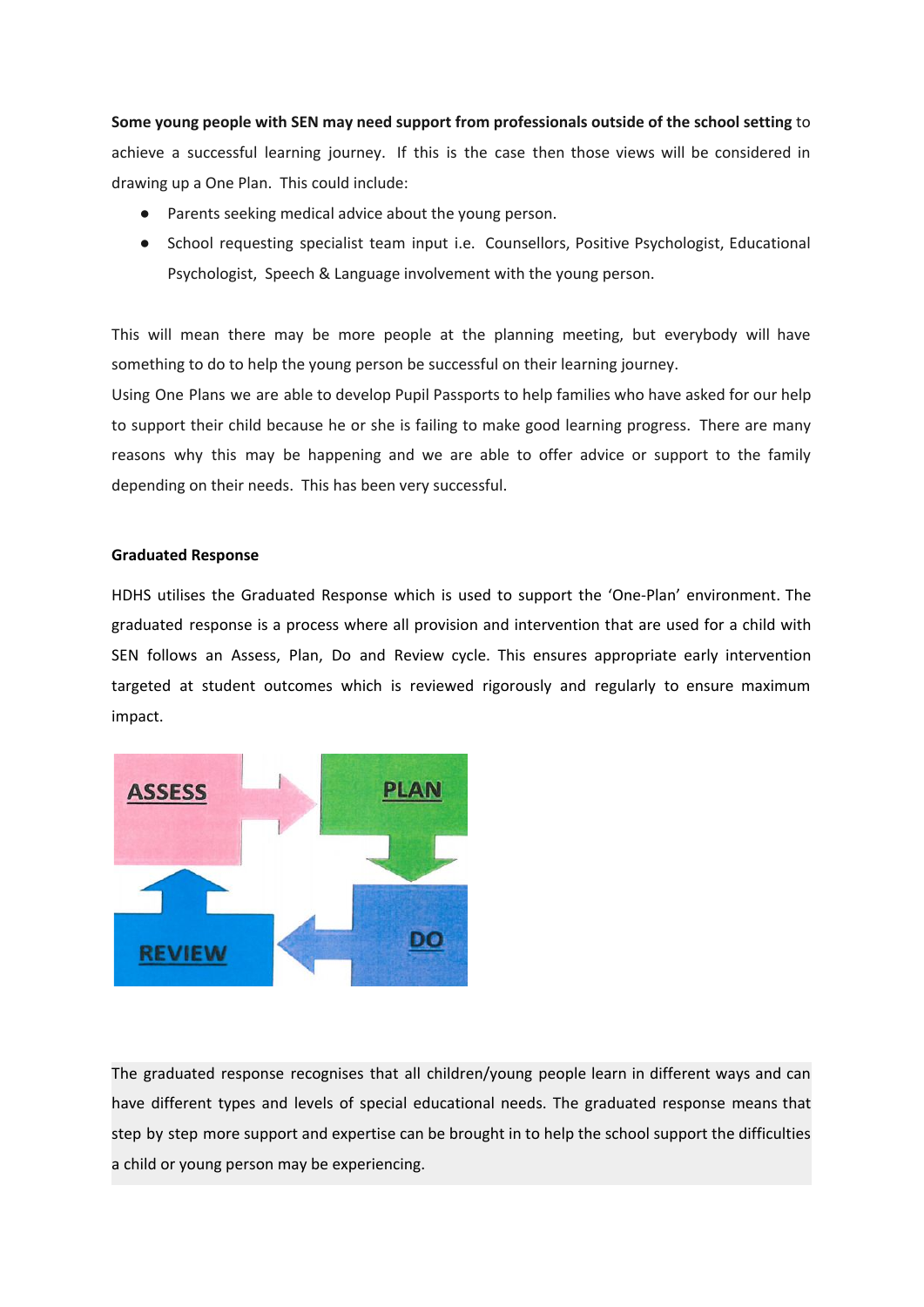Parents/carers will be kept informed by the school of any extra or different help that their child is receiving due to their special educational needs. This extra or different help can be provided through our school based category of SEN Support or an EHCP (Education, Health and Care Plan) depending on the severity of the child/young person's level of need.

The graduated response to special educational needs does not imply that interventions are a set of hurdles to be crossed before a request for an EHCP can be made. The interventions are part of a cycle of planning, action and review within HDHS to enable all children/young people at our school to achieve.

#### **Assessment and provisions for student with SEN**

We use data to accurately track student progress. Your child will be set challenging targets. Our challenge is to support your child in attaining the targets.

Children who are not making the expected progress in school are picked up at review meetings, departmental meetings and Senior Leadership meetings. In these meetings a discussion takes place concerning why individual children are experiencing difficulty and what further support can be given to aid their progression.

Progress is discussed at review meetings with parents and comments are made against each target to show what progress the child has made. If the child has not met the target, the reasons for this will be discussed, then the target may be adapted into smaller steps or a different approach may be tried to ensure the child does make progress.

Our graduated approach (Assess, Plan, Do and Review) and effective provision mapping aims to ensure students have timely and appropriate interventions that match their needs. Progress is then reviewed through rigorous tracking and monitoring. We track progress by:

- Reviewing progress including interventions after each review cycle (SENCO)
- Formative and summative teacher assessment
- Reading and spelling ages are assessed yearly
- **Round Robins**
- TA notes in/after lessons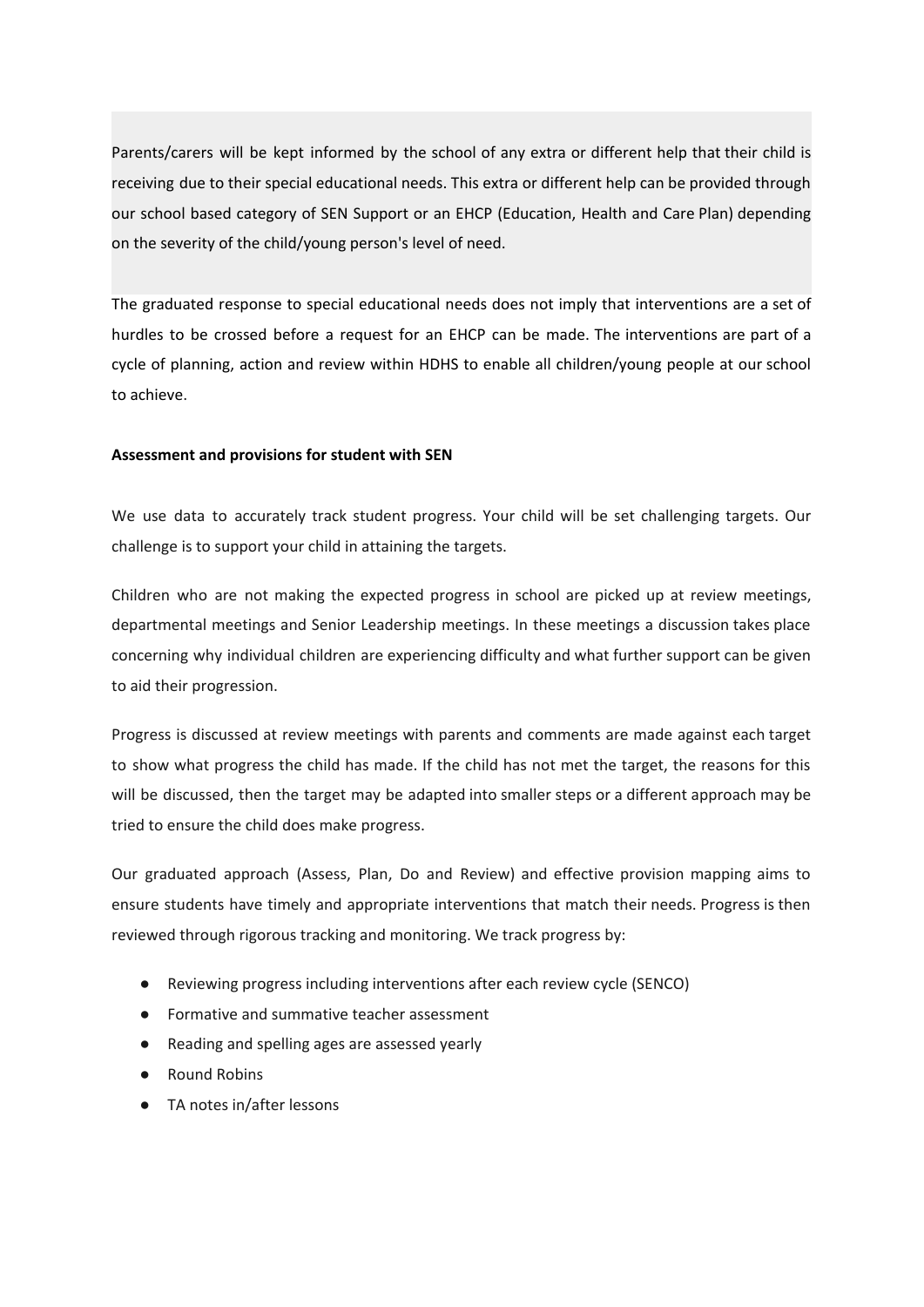Progress is discussed with parents and pupils at review meetings. To support progress tracking we may utilise:

● Start and end point assessments, TA Feedback Sheets, External reports, Pupil Feedback, Parental Feedback, Reporting Cycle and Review Meetings and teacher feedback.

All students, including those with SEND, are assessed on a regular basis, in accordance with the schools' Assessment Policy. Additionally, parents evenings are held once a year when there is an opportunity to discuss progress, attainment and next steps. The school has a Quality Assurance process that assesses the effectiveness of Teaching and Learning for all students, including those with SEND and the outcomes of these evaluations are used to create and implement development plans for all aspects of school life. These are regularly reviewed through regular evaluation. Additionally progress and attainment data for students is analysed for effectiveness and value for money.

The table below shows an example of the evidence based provisions / interventions that are, where possible, available at HDHS for each stage of the 'graduated approach' and against each category of need. It also shows examples of external provision. Additional support may be triggered when no progress is being made. For example, if a student is not making progress through Wave 1 provisions, then they may move onto a Wave 2 provision and so on. This table is a brief overview of the HDHS Provision Map, which details fully the offer for SEN at HDHS. SHould you wish to discuss this further, please contact the SENCO. The HDHS Provision Map has been developed alongside the Essex Provision Guidance Toolkit and in association with our Inclusion Partner and Educational Psychologist from the LA.

| Category of<br>need              | Wave 1 (High Quality First Teaching-whole school)                                                                                                                                                                                                                                                                                                                                                                                                                                                                                                                                                                                                                                                     | <b>Wave2 (Additional</b><br>support e.g. Targeted<br>work for particular<br>groups)                                                                   | Wave 3 (Intensive<br>support e.g.<br><b>Individualised</b><br>Interventions)                                                                        | <b>Examples of External</b><br>Provision                                                                                                                             |
|----------------------------------|-------------------------------------------------------------------------------------------------------------------------------------------------------------------------------------------------------------------------------------------------------------------------------------------------------------------------------------------------------------------------------------------------------------------------------------------------------------------------------------------------------------------------------------------------------------------------------------------------------------------------------------------------------------------------------------------------------|-------------------------------------------------------------------------------------------------------------------------------------------------------|-----------------------------------------------------------------------------------------------------------------------------------------------------|----------------------------------------------------------------------------------------------------------------------------------------------------------------------|
| Communication<br>and Interaction | To utilise support included on pupil<br>passports for students<br>Extra take up time for responses to<br>questions or contributions to group<br>discussion<br>Extra time for activities (e.g. written work,<br>practical activities)<br>Using practical activities and experimental<br>learning, including work with<br>concrete/visual materials and objects of<br>reference to establish concepts and skills<br>Opportunities for children/young people to<br>transfer/generalise their learning in<br>different contexts<br>Opportunities for revision and over learning<br>Access to groups where pupils are working<br>with peers of similar levels<br>Access to grouping that enables pupils to | Social skills group/<br>Talk about for<br>Teenagers/social stories<br>ASD<br>Girls/Boys club<br>TA support-K                                          | Social Stories<br>Sensory room - i.e.Safe<br>Space<br>Support Academy<br>Mentoring<br>SLT support<br>TA support -E                                  | Speech and Language<br>Therapist<br>Educational<br>Psychologist<br>Chelsea FC<br>Rally Sport<br><b>TLG Tendring</b><br><b>Travel Training</b><br>Access arrangements |
| Cognition and<br>Learning        |                                                                                                                                                                                                                                                                                                                                                                                                                                                                                                                                                                                                                                                                                                       | Variety of reading<br>interventions<br>Maths catch up<br>Literacy catch up<br>Homework Club<br><b>Tutor Ambassadors</b><br><b>Handwriting Support</b> | 1:1 tuition and/or small<br>group extraction<br>(English & Maths)<br>Pre-teaching EBACC<br>EAL support<br>Booster sessions/<br>After school tuition | Educational<br>Psychologist<br>Speech and Language<br>Therapist                                                                                                      |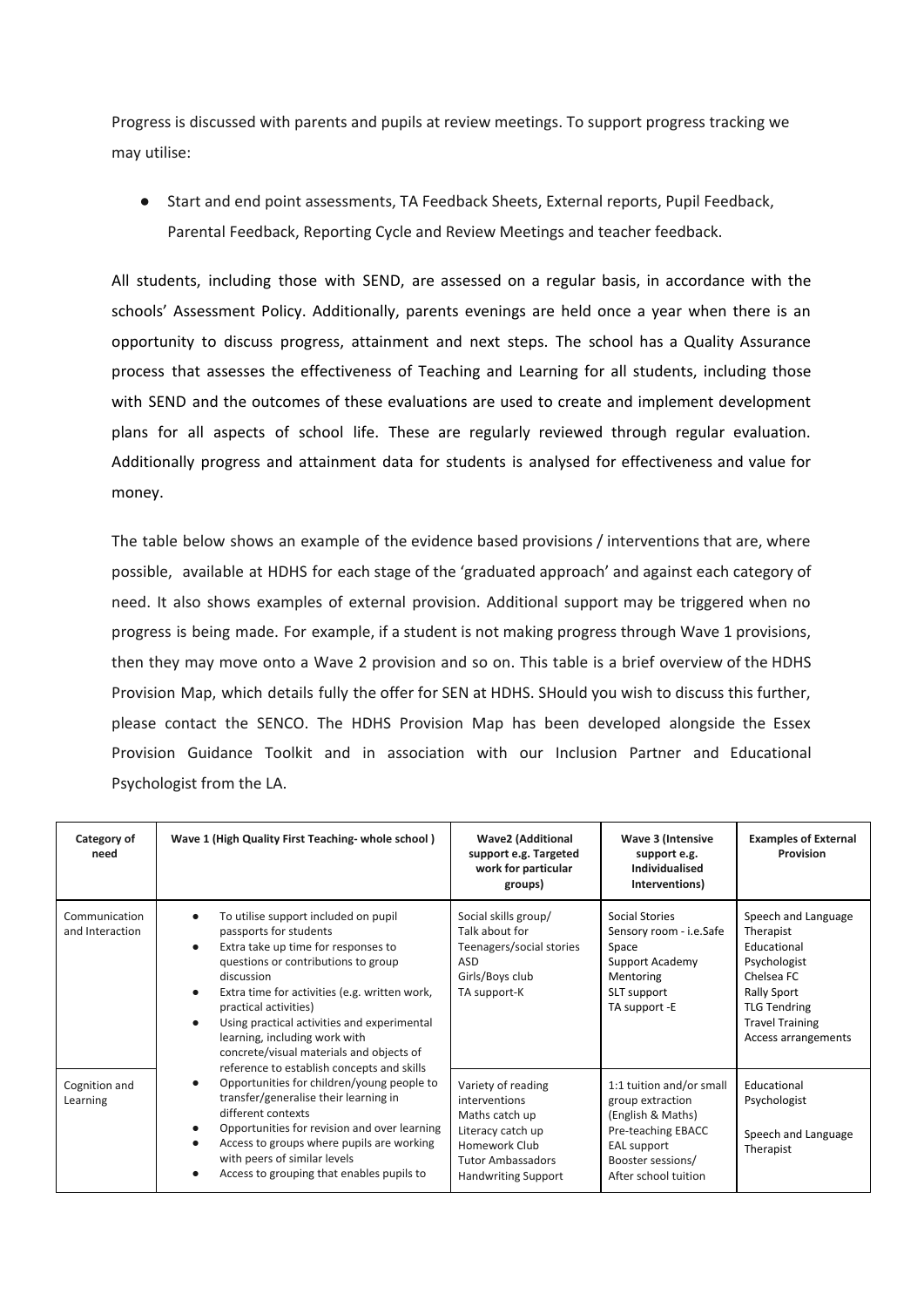|                                                           | work with peers who will provide good role<br>models for language and communication<br>skills and for co-operative and independent                                                                                                                                                                                                                                                                                                                                 | <b>Spelling Support</b><br>TA support                                                                                                                                                                      |                                                                                                                                                                                                     | <b>Access Arrangements</b>                                                                                                               |
|-----------------------------------------------------------|--------------------------------------------------------------------------------------------------------------------------------------------------------------------------------------------------------------------------------------------------------------------------------------------------------------------------------------------------------------------------------------------------------------------------------------------------------------------|------------------------------------------------------------------------------------------------------------------------------------------------------------------------------------------------------------|-----------------------------------------------------------------------------------------------------------------------------------------------------------------------------------------------------|------------------------------------------------------------------------------------------------------------------------------------------|
| Social,<br>Emotional and<br>mental health<br>difficulties | application to task<br>Teaching methods include the use of visual<br>aids, objects of reference, signalling and<br>signing to support understanding and the<br>development of language in lessons<br>Clear classroom routines supported by<br>visual cues<br>Teaching and Learning which is<br>multi-sensory and well structured<br>Flexibility in timetabling (reduced<br>movement from different classes or leaving<br>class early to avoid crowds at transition | English, Maths & Science<br>Catch-up<br>Variety of reading<br>interventions<br><b>Tutor Ambassadors</b><br>Reading-Year groups<br>Spelling support<br>Handwriting support<br>Homework Club<br>TA support-K | English, Maths and<br>Science - 1:1<br>extraction<br>EAL support<br>After school tuition<br>Handwriting 1:1<br>Homework 1;1<br>Support Academy<br>Food & Hygiene<br>qualification<br>TA support - E | Speech and Language<br>Therapist<br><b>EWMHS</b><br>Educational<br>Psychologist<br>The Childrens Society<br><b>Travel Training</b>       |
| Sensory and/or<br>physical needs                          | points)<br>Access to simple, everyday assistive devices<br>which aid access to the curriculum (sloping<br>writing surfaces, pencil grips, a range of<br>scissors, including left handed scissors,<br>laptop, scribe)                                                                                                                                                                                                                                               | Handwriting<br>TA support-K                                                                                                                                                                                | Sensory Room i.e. safe<br>space<br>Specialist equipment<br>Support Academy<br>TA support - E                                                                                                        | Specialist agencies<br>linking to need<br>Specific Equipment<br>(tables/hoists)<br><b>Occupational Therapy</b><br><b>Travel Training</b> |

## **Pastoral Support**

The pastoral team comprises of a Head of Year, an Assistant Head of Year and Student Support Assistant. They support all students in the school with pastoral issues whilst monitoring academic achievement and attendance. The school and pastoral team take bullying incidents very seriously – for more information please view our Anti-Bullying Policy.

The pastoral team have access to a number of internal strategies that may be utilised for students including SEN students and those needing additional support for emotional and social development. The pastoral team also have access to a number of external support organisations that aim to support students with their behaviour and emotional and social development.

For serious cases the Child Protection procedures are followed.

The SLT link for pastoral is: Charlotte Doyle

Below outlines the pastoral support available at the school including outside agencies that we work with.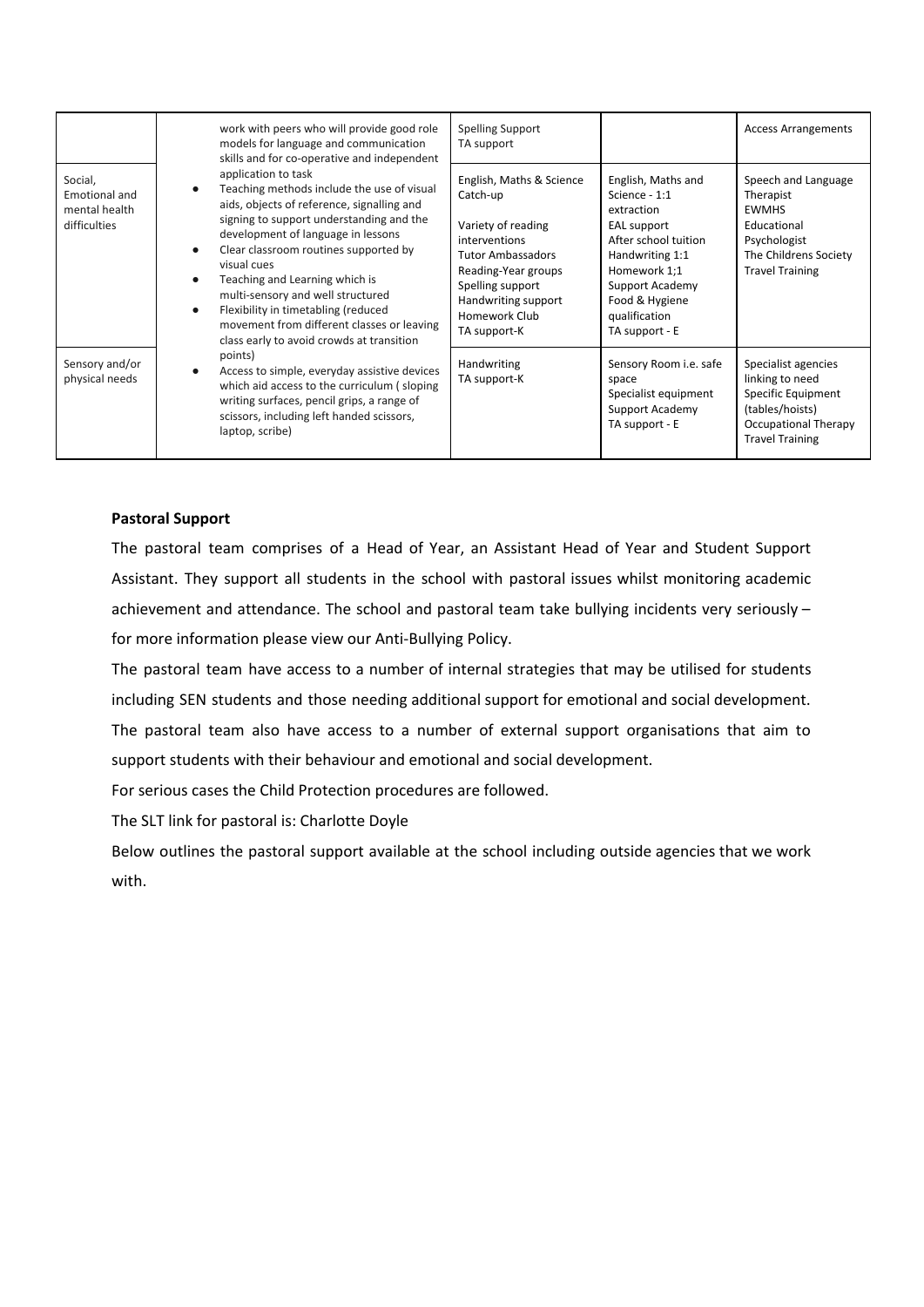

#### **Links with outside agencies**

HDHS works in a collaborative partnership with many different agencies. This means that a supportive plan can be developed to meet your child's needs both in and out of school. We hold regular meetings to monitor the plan and make changes, when necessary, to the plan. In addition to the SEN department the Pastoral team have access to support from a number of outside agencies.

Please view the Essex 'Local Offer' for additional services offered by the LA. This can be found on **the essex.gov website - <http://www.essexlocaloffer.org.uk/>**

## **How the school's resources are allocated and matched to children's SEN needs.**

- We ensure that all children who have Special Educational needs are met to the best of the school's ability with the funds available.
- We have a team of TAs who are funded from the SEN budget and deliver programmes designed to meet groups of children's needs.
- **●** The budget is allocated on a needs basis. The Children who have the most complex needs are given the most support often involving a TA**.**

#### **How the decision is made about what type and how much support my child will receive.**

● The SENCO/Assistant to SENCO in collaboration with the class teacher, Teaching Assistants and pastoral team will discuss the child's needs and what support would be appropriate.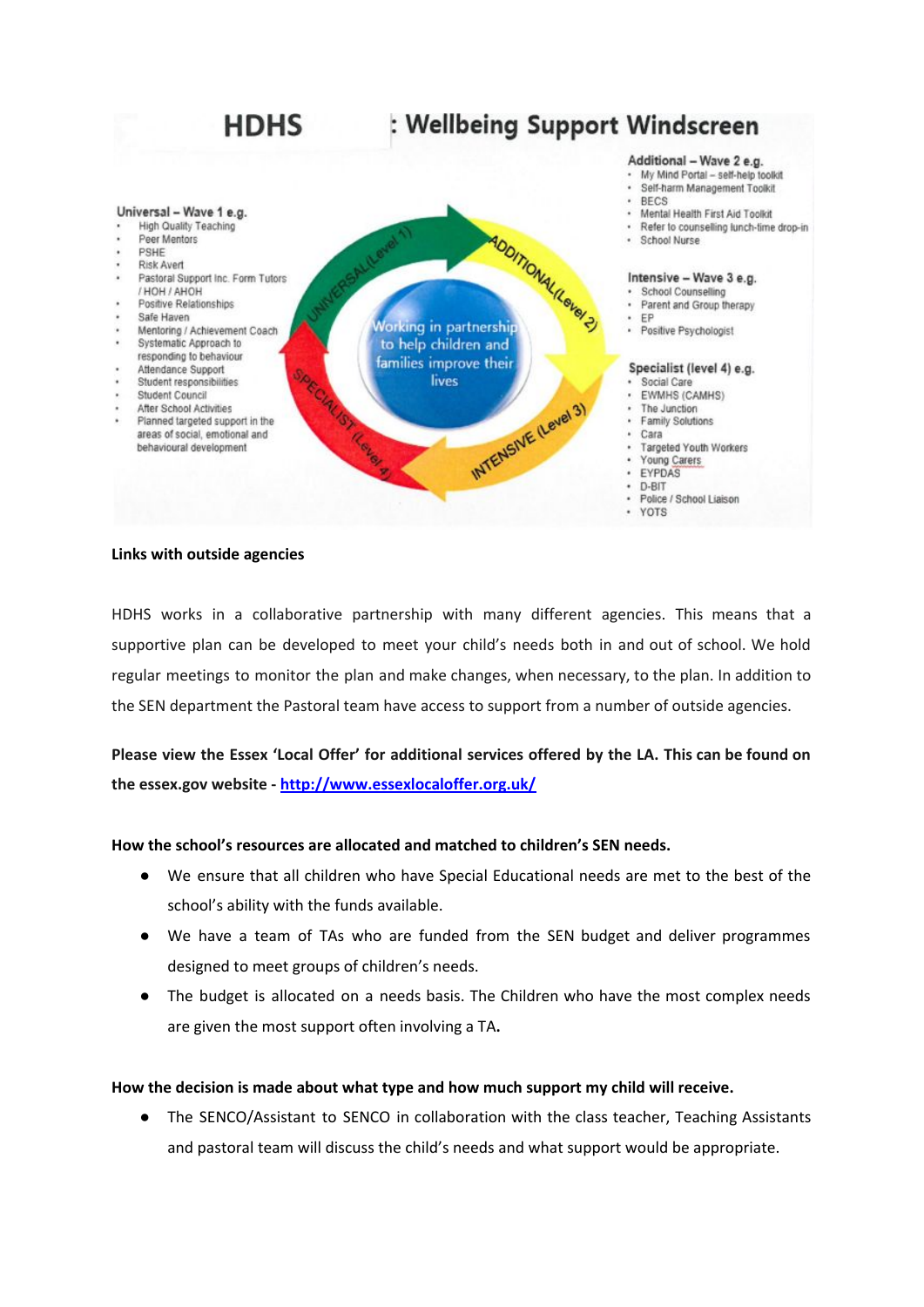- Different children will require different levels of support in order to bridge the gap to achieve age expected levels.
- This will be through on-going discussions with parents
- The Pastoral Team regularly review progress as well and implement interventions whether or not the student is on the SEN register or has an EHCP.

## **How we know if it's making an impact.**

- By reviewing children's targets on their 'One Plan' and ensuring they are being met
- The child is making progress academically against national/age expected levels.
- Verbal/written feedback from the teacher, parent and pupil.
- Children may move off of the SEN register when they have 'caught up' or made sufficient progress.

# **Specialist Service and Experience**

- As a school we work closely with any external agencies that we feel are relevant to individual children's needs within our school including: - Behaviour Intervention; Health including – GPs, school nurse, clinical psychologist, paediatricians, speech & language therapists; occupational therapists; social services including - social workers and Educational Psychologists.
- All TAs and teaching staff have had training on a range of SEN needs. Training and updates are provided as required.
- We have staff with specific training and experience in Behaviour Management, ASD, English and Mathematics

## **Medical**

Please view the schools medical policy for more information on this area.

## **How your child will be included in activities outside the classroom and during trips.**

All children are included in all parts of the school curriculum and we aim for all children to be included on school trips. We will provide the necessary support to ensure that this is successful.

A risk assessment is carried out prior to any off site activity to ensure everyone's health & safety will not be compromised. In the unlikely event that it is considered unsafe for a child to take part in an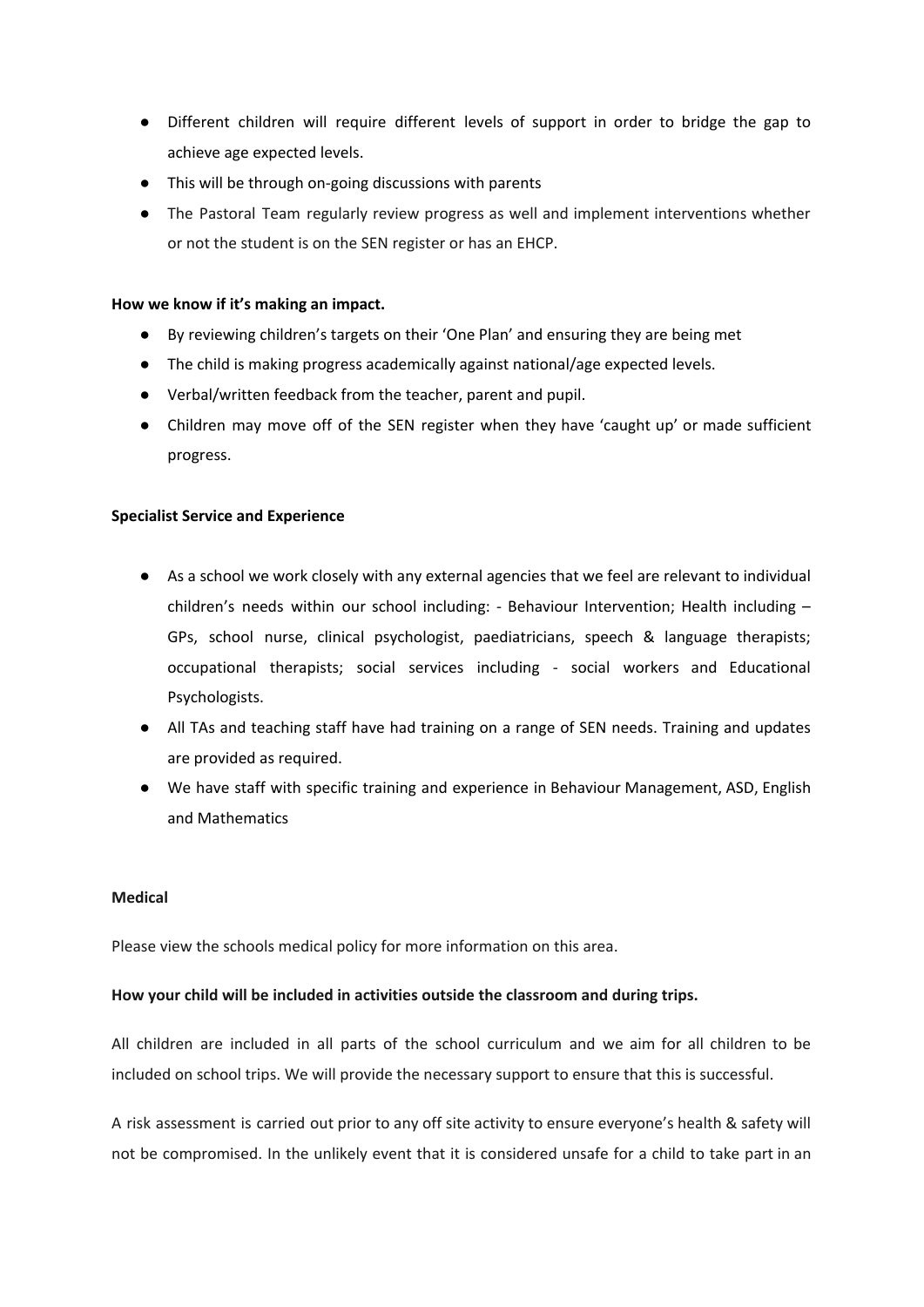activity, then alternative activities which will cover the same curriculum areas will be provided in school.

## **Accessibility around the school**

The school site is wheelchair accessible with disabled toilets. The school has lift access, ramps and all doors can be opened automatically. Additional support could include:

- Modified furniture
- Mobility Training
- Access to specialist teacher input
- Coloured overlays
- Access to laptop & tablet technology
- Specialist consideration for examinations

# **How the school will prepare and support your child when joining the school and transferring to a new school.**

We encourage all new children to visit the school prior to starting. We run taster days in collaboration with our feeder Primary Schools, allowing students to spend a day in the school and meet teachers. We visit SEN students in their current school, and if appropriate obtain comprehensive feedback on their development including strategies currently in place.

When a student is transferring from HDHS into further education (6<sup>th</sup> Form College / Institute) we liaise closely with further education providers and provide information as requested.

We liaise closely with staff when receiving and transferring children to different schools ensuring all relevant paperwork is passed on and all needs are discussed and understood.

## **Evaluation of SEN Practice**

The effectiveness of the policy will be evaluated in the following ways:

- The level of progress individual children make across a key stage.
- By developments in teachers practice / awareness of special needs and how to deal with them.
- The extent to which modification to curriculum/teaching strategies for individual students have been incorporated into normal class practice.
- The extent to which the general curriculum has been developed in response to meeting the needs, interests or aptitudes of students.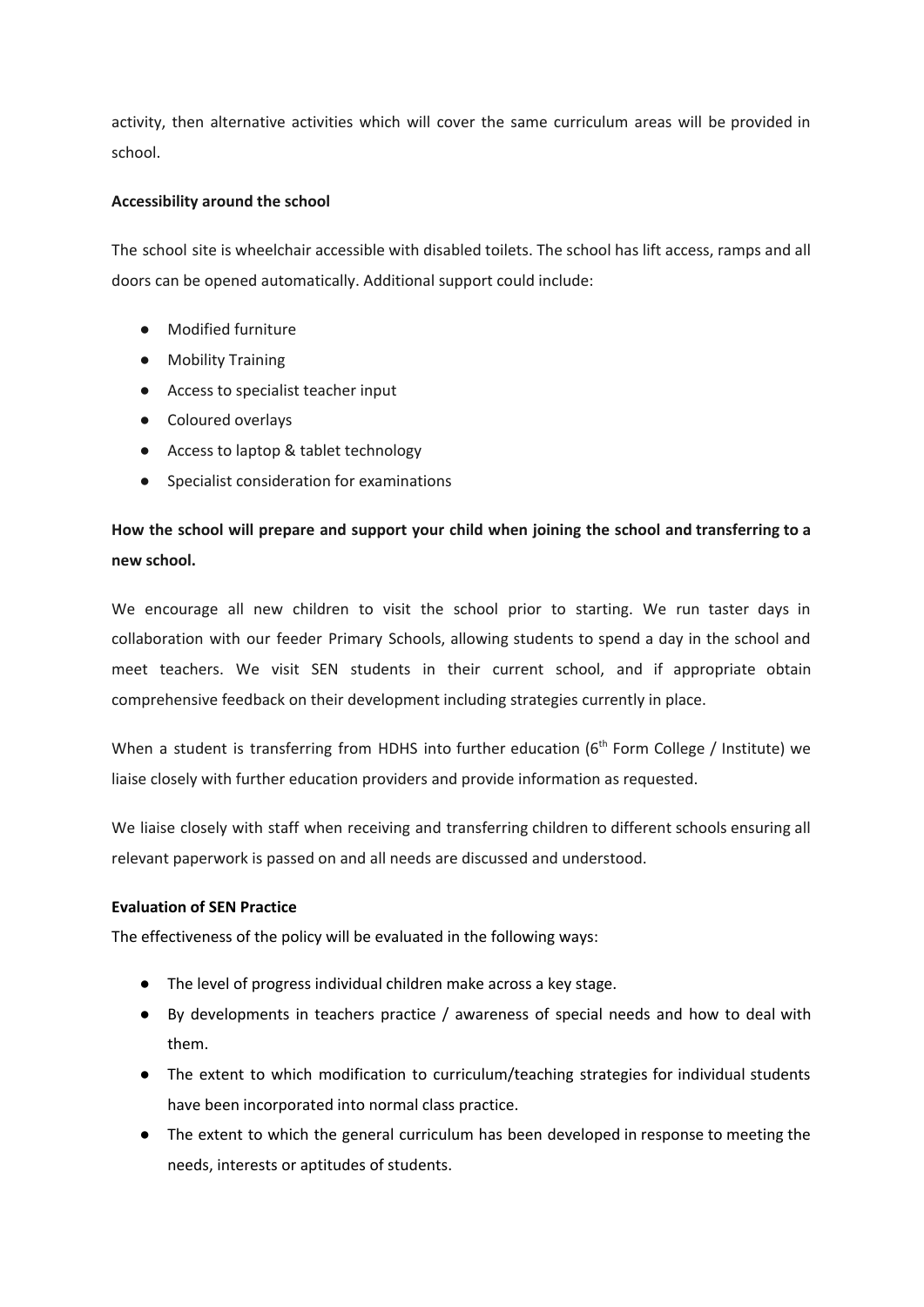This will be monitored by the SENCO through the school's self-evaluation process.

The SENCO will prepare an Annual Report to the school's Governing Body.

The Governing Body will:

- ensure that the necessary provision is made for any pupil who has special educational needs;
- ensure that, where the school has been informed by the LA that a pupil has special educational needs, those needs are made known to all who are likely to teach them;
- ensure that teachers in the school are aware of the importance of identifying, and providing for, those students who have special educational needs;
- consult with the LA and the governing bodies of other schools, when it seems to be necessary or desirable in the interests of co-ordinated special educational provision in the areas as a whole;
- ensure that a pupil with special educational needs has equal access to activities of the school together with students who do not have special educational needs, so far as is reasonable practical and compatible with the child receiving the special educational provision their learning needs call for and the efficient education of the students with whom they are educated and the efficient use of resources;
- Report to parents on the implementation of the school's policy for students with special educational needs.

The Governing Body will ensure that:

- the SEN policy is regularly monitored, evaluated and reviewed;
- the effectiveness of the school's work on behalf of children with special educational needs are considered and reported on at least an annual basis;
- In light of the above consider whether the policy needs amending.

## **Complaints procedure**

The majority of concerns from parents, carers and others are handled under the following general procedures.

The procedure is divided into four stages;

**Stage 1** aims to resolve the concern through informal contact at the appropriate level in school.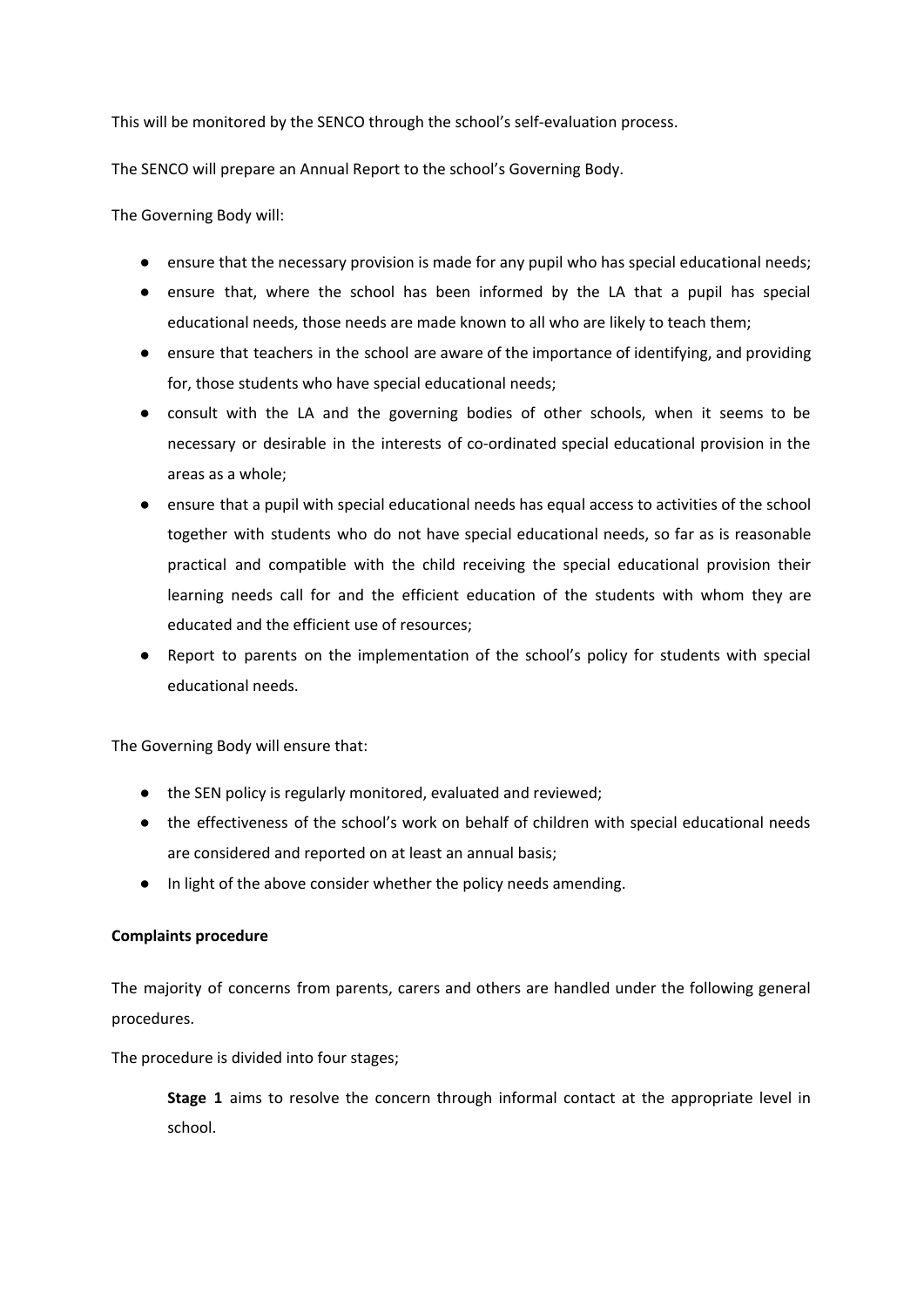**Stage 2** is the first formal stage at which written complaints are considered by the headteacher or the designated governor, who has special responsibility for dealing with complaints.

**Stage 3** is the next stage once Stage 2 has been worked through. It involves a complaints review panel of governors.

**Stage 4** is the LA Review stage where the local education authority will review and comment upon the way we have dealt with a complaint.

How each of these stages operates is explained in more detail in the school's Complaints Policy.

|              | Acronym Glossary                                   |
|--------------|----------------------------------------------------|
| CI           | Communication & Interaction                        |
| <b>SLCN</b>  | Speech, Language & Communication Need              |
| <b>ASD</b>   | Autistic Spectrum Disorder                         |
| <b>CL</b>    | Cognition & Learning                               |
| <b>SPLD</b>  | <b>Specific Learning Difficulty</b>                |
| <b>MLD</b>   | Moderate Learning Difficulty                       |
| <b>SLD</b>   | <b>Severe Learning Difficulty</b>                  |
| <b>PMLD</b>  | Profound & Multiple Learning Difficulty            |
| <b>SEMH</b>  | Social, Emotional & Mental Health                  |
| <b>SED</b>   | Social, Emotional difficulty (including behaviour) |
| <b>SP</b>    | Sensory and/or Physical                            |
| VI           | Visual Impairment                                  |
| HI           | <b>Hearing Impairment</b>                          |
| <b>MSI</b>   | Multi-sensory Impairment                           |
| PD           | <b>Physical Difficulty</b>                         |
| EHCP (E)     | Education, Health and Care Plan                    |
| SBS(K)       | <b>School Based Support</b>                        |
| <b>ADHD</b>  | <b>Attention Deficit Hyperactivity Disorder</b>    |
| CIC          | Child in Care                                      |
| SC           | Social Care                                        |
| SW           | Social Worker                                      |
| <b>EWMHS</b> | Emotional, Wellbeing & Mental Health Service       |
| <b>PFA</b>   | Preparing for Adulthood Advisor                    |
| <b>SAS</b>   | <b>Statutory Assessment Service</b>                |
| <b>STT</b>   | Specialist Teacher Team                            |
| EP           | <b>Educational Psychologist</b>                    |